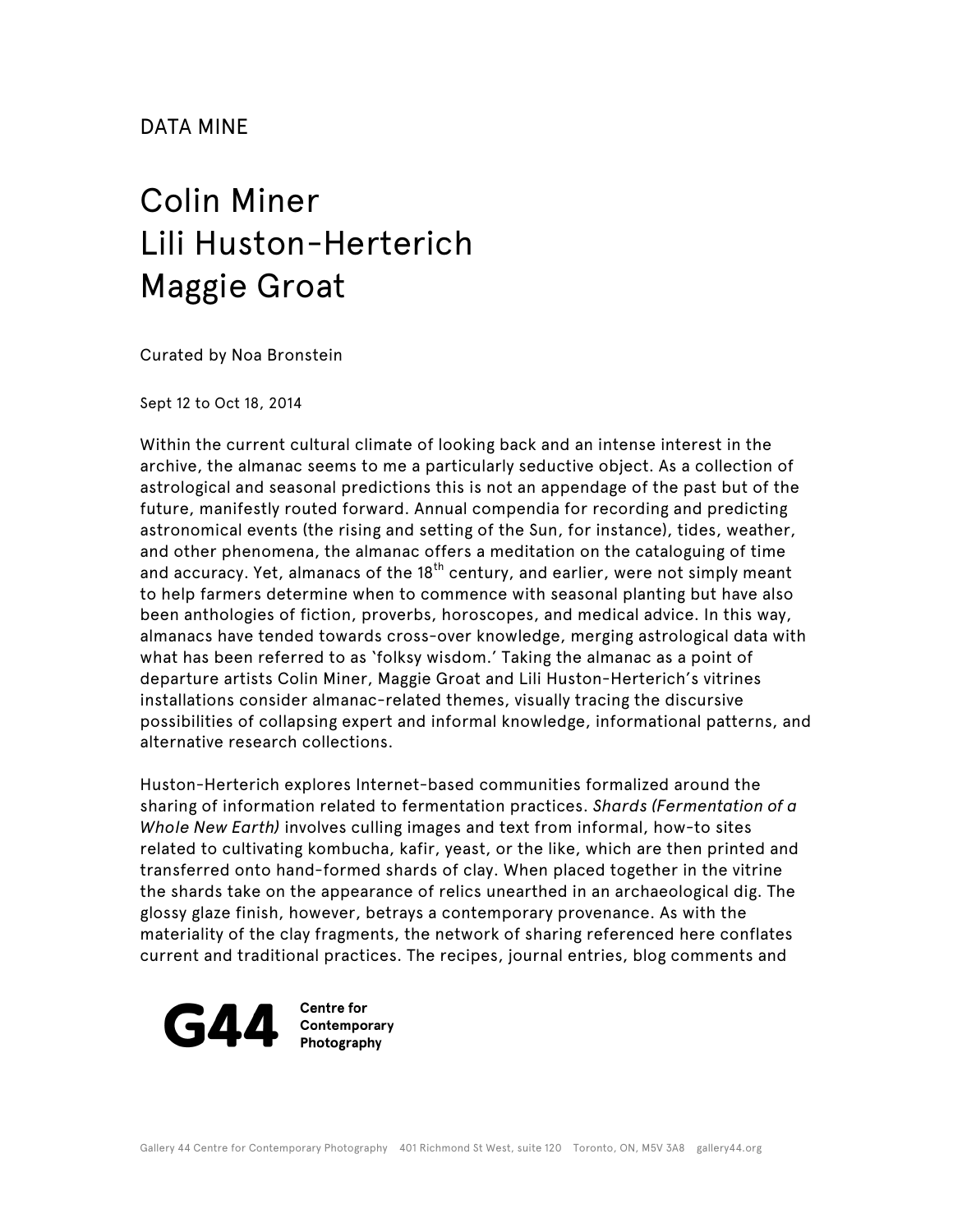other ephemera impressed onto the clay are derived from sustenance methods that can be traced to antiquity, yet the forum that supports this complex is contingent on peer-to-peer-generated, digital platforms and open access software. Here, Huston-Herterich is interested in forms of generational display, whereby the images subtly reveal the ways in which personal and cultural approaches to fermentation are set in motion across geographies and between groups, and how individualized methods merge with one another. The clay shards become less of an exercise in documenting expertise and more about locating this *ad hoc* community. And on a final note it would seem remiss not to mention that one of the pivotal terms when discussing fermentation, as noted by Sandor Katz, is *culture*: "We call starters that we add to milk and yogurt, or to initiate any fermentation, cultures. Simultaneously, culture constitutes the totality of all that humans seek to pass from generation to generation, including language, music, art, literature, scientific knowledge, and belief systems, as well as agriculture and culinary techniques (in both of which fermentation occupies a central role). $^{\prime\prime}{}^{1}$ 

As with Huston-Herterich, Colin Miner and Maggie Groat's processes are also rooted in amassing and reassembling images. Miner's research involves scanning and photocopying pages from photographic technical manuals from the 1980s to the present. The pages are then debased of instructional utility as Miner carefully removes the captions and text. The residual compositions in the most recent of this ongoing series, *everything under the sun*, remain markedly anonymous. Grids, geometric patterns and what appears to be an oil stain are not easily placed within any specific context. While the images are redacted of syntactical references there remains a communicative quality to the compositions. Miner replaces didactic content with dialogic arrangements, with mirrored shelves, images that are set askew or hanged in grids, or subtle coloured backings. The linguistic framing, therefore, becomes based in contextual gestures rather than the textual. These forays into removal and the codicillary points to Miner's acknowledging, as he notes, a silence in photography and a condition that can be both vague and precise. This silence relates, in part, to an inability to resolvedly pronounce an absolute demarcation between past and present, time and space, visibility and concealment.

Employing a similar process, Groat pours over printed materials and publications from the 1960s through the 1990s – such as National Geographic, Architectural Digest, Life, natural history magazines, and educational texts, including Time Life Series – and methodically and intuitively removes images. As with Miner, the images are uncoupled from didactic pragmatism. Somewhere between a librarian and a taxonomist, Groat re-indexes the found images within an intuited and adaptable typology. Adhered to cardboard and layered along shelves, the images in *77 vision cards: marginal psychedelics, magnified fields and gathered ineffables, for directions, wayfindings, wanderings, unseeables, wonderings, outsidings, action reportings, future findings and interconnectivities* take on the translative quality of tarot cards, mediated by a kind of impermanence. The assemblage in the vitrines is just one possible iteration that will likely be re-collated elsewhere. The catalogue

<sup>1</sup> Sandor Katz, *The Art of Fermentation: An In-Depth Exploration of Essential Concepts and Processes from Around the World* (Vermont: Chelsea Green Publishing, 2012), xvii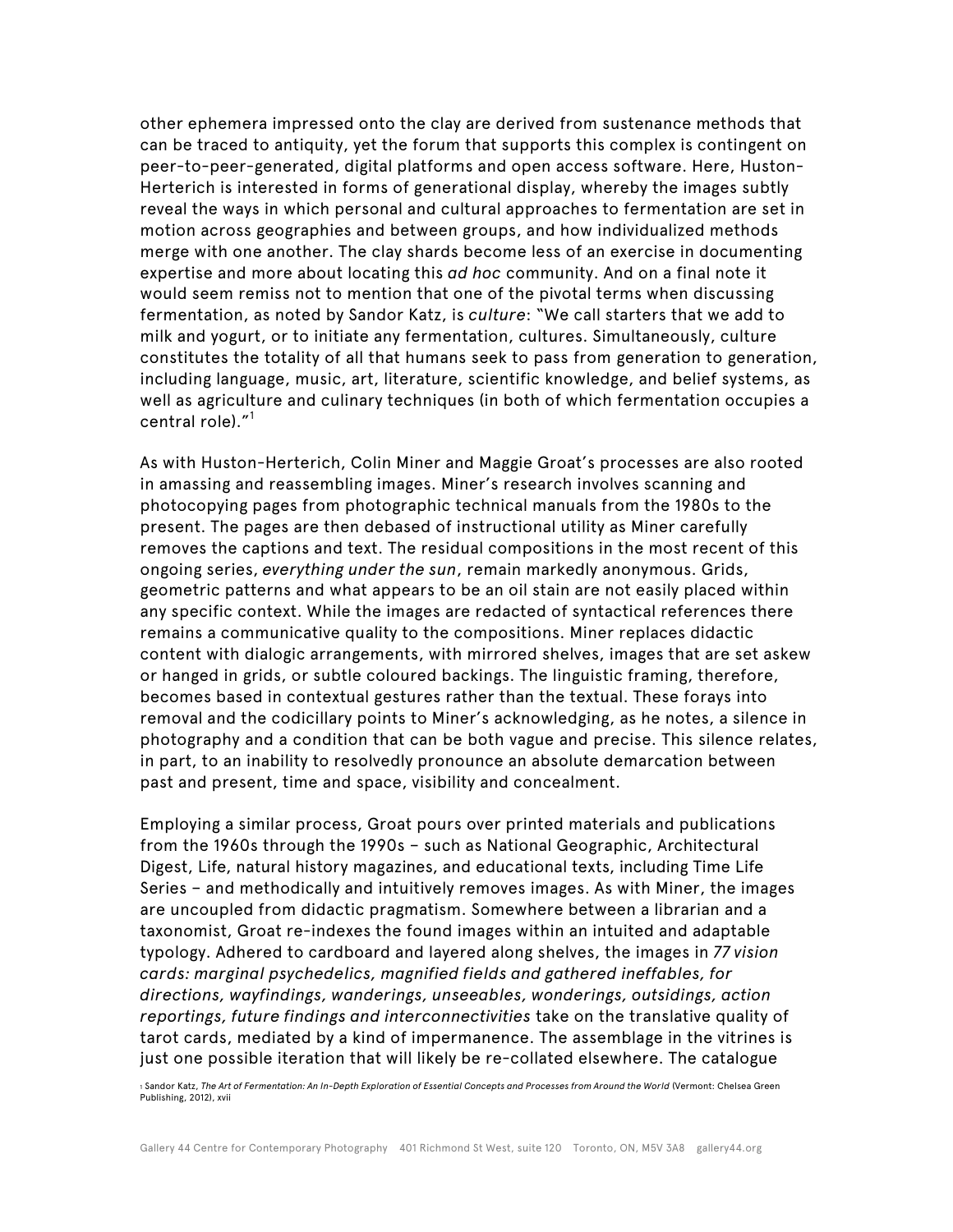becomes indefinite, as the order of classification might find itself later reworked, and stability becomes truncated by an inclination towards reposition. As with tarot cards, each image is dependent on another for meaning. Provisionally, the images are leaned against one another – with most obscured from full view – so that what is hidden becomes the domain of the adjacent images. In most instances, the images are cut out from the margins of a larger image. The remaining segments of magnified details or microscopic organisms are refocused so that the unseen or overlooked is propelled from the fringe to the centre. Groat is interested in harnessing the unseen and using the periphery to distill, as she says, a "non-objective, non-linguistic, precognitive knowledge."<sup>2</sup> Rather than the image's primary use of explaining something that has happened, or something that is, this alternative research collection is meant as a tool kit for a yet to be determined future utility. Disrupting the categorical enables meaning to reverberate across spatial reasonings, opening the image to new resonances of things that might be or could be. Bringing disparate images together in a somewhat implacable archive and abstracting each from fixed instructiveness, seems to posit that, as with almanacs, systems of knowledge are inherently compounded.

Shared between the artists is a desire to foreground slow and protracted processes. In Miner's work, for instance, the process unfolds over numerous procedures. The photocopied pages are scanned and physically altered and these images are then pinned to a corkboard and (re)photographed. The resultant negative is printed to the same scale and size as the final photocopied print that was pinned to the corkboard, and this black and white image is then mounted to Dibond and displayed on a shelf. Correspondingly, Huston-Herterich's successive practice journeys from on-line mining to the kiln, in a prolonged progression of material interchanges. While Groat pulls thousands of images from hundreds of publications and once collected these are sorted and resorted, ordered and re-ordered in boxes and folders until called upon for a specific project. Unfolding in a ziggurat-like progression, these processes are not quick to materialize and as Miner says, permit a kind of wandering. This seems to aptly reference the almanac as a tool of farming (a slow process in itself) and cycles of fallow, in which cultivated land is left in idleness during the growing season. In this moment of instantaneousness and disposability, it is significant that the found images in each of these works are permitted a certain amount of dormancy, left in fallow for future cultivation.

Taken as a whole, *Data Mine* considers what possibilities might emerge when linear knowledge is recast as ambiguous, unstable and unofficial. As with the almanac, in which the scientific is not necessarily privileged over the intuited or anecdotal, the artworks point to an informational transience. Images borrowed from one site are adapted towards new forms, allowing for aberrant legibilities. --------------------------------------------------------------------------------------------------------------

A big thank you to Maggie, Colin and Lili for being part of this project. Thank you also to Maria Paz Almenara for her assistance with the research for the exhibit.

<sup>2</sup> Email conversation with the artist on September 9, 2014